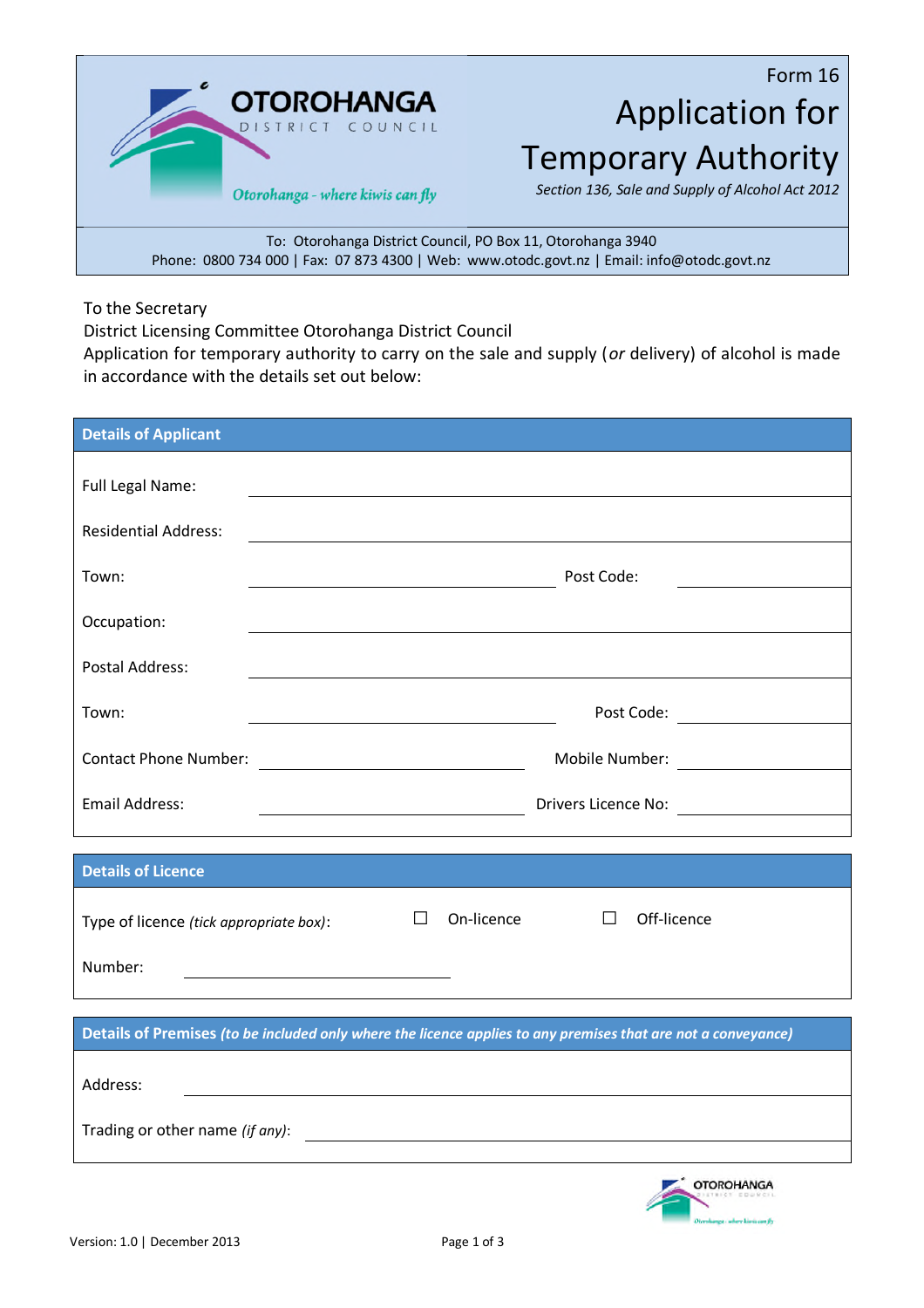| Details of Conveyance (to be included only where the licence applies to any conveyance)                                                                |            |  |
|--------------------------------------------------------------------------------------------------------------------------------------------------------|------------|--|
|                                                                                                                                                        |            |  |
| Type of conveyance:                                                                                                                                    |            |  |
|                                                                                                                                                        |            |  |
| Address of home base (if any):<br><u> 1980 - Johann Barn, mars ann an t-Amhain Aonaich an t-Aonaich an t-Aonaich ann an t-Aonaich ann an t-Aonaich</u> |            |  |
| Trading or other name (if any):                                                                                                                        |            |  |
|                                                                                                                                                        |            |  |
| <b>Further Details</b>                                                                                                                                 |            |  |
| What right, title, estate, or interest does the applicant have:                                                                                        |            |  |
| In the premises (or conveyance) to which the application relates?                                                                                      |            |  |
|                                                                                                                                                        |            |  |
| In any business conducted in the premises (or conveyance) to which the application relates?                                                            |            |  |
|                                                                                                                                                        |            |  |
| Does the applicant intend to carry on the sale and supply (or delivery) of alcohol personally?                                                         |            |  |
| Yes<br>П<br><b>No</b><br>$\mathsf{L}$                                                                                                                  |            |  |
| If No, what is the full legal name, address and occupation of the person through whom the applicant intends                                            |            |  |
| to carry on the sale and supply (or delivery) of alcohol?                                                                                              |            |  |
| Full Legal Name:                                                                                                                                       |            |  |
| <b>Residential Address:</b>                                                                                                                            |            |  |
| Town:                                                                                                                                                  | Post Code: |  |
| Occupation:                                                                                                                                            |            |  |
| What are the reasons for the application?                                                                                                              |            |  |
|                                                                                                                                                        |            |  |
|                                                                                                                                                        |            |  |
|                                                                                                                                                        |            |  |
| Dated at:                                                                                                                                              | Date:      |  |
|                                                                                                                                                        |            |  |
| Signature of applicant:                                                                                                                                |            |  |
|                                                                                                                                                        |            |  |
|                                                                                                                                                        |            |  |
| <b>Notes:</b>                                                                                                                                          |            |  |

1 This application must be accompanied by the prescribed fee of \$296.70 (including GST).

2 The District Licensing Committee may require notice of this application to be given to any person or persons it may state.